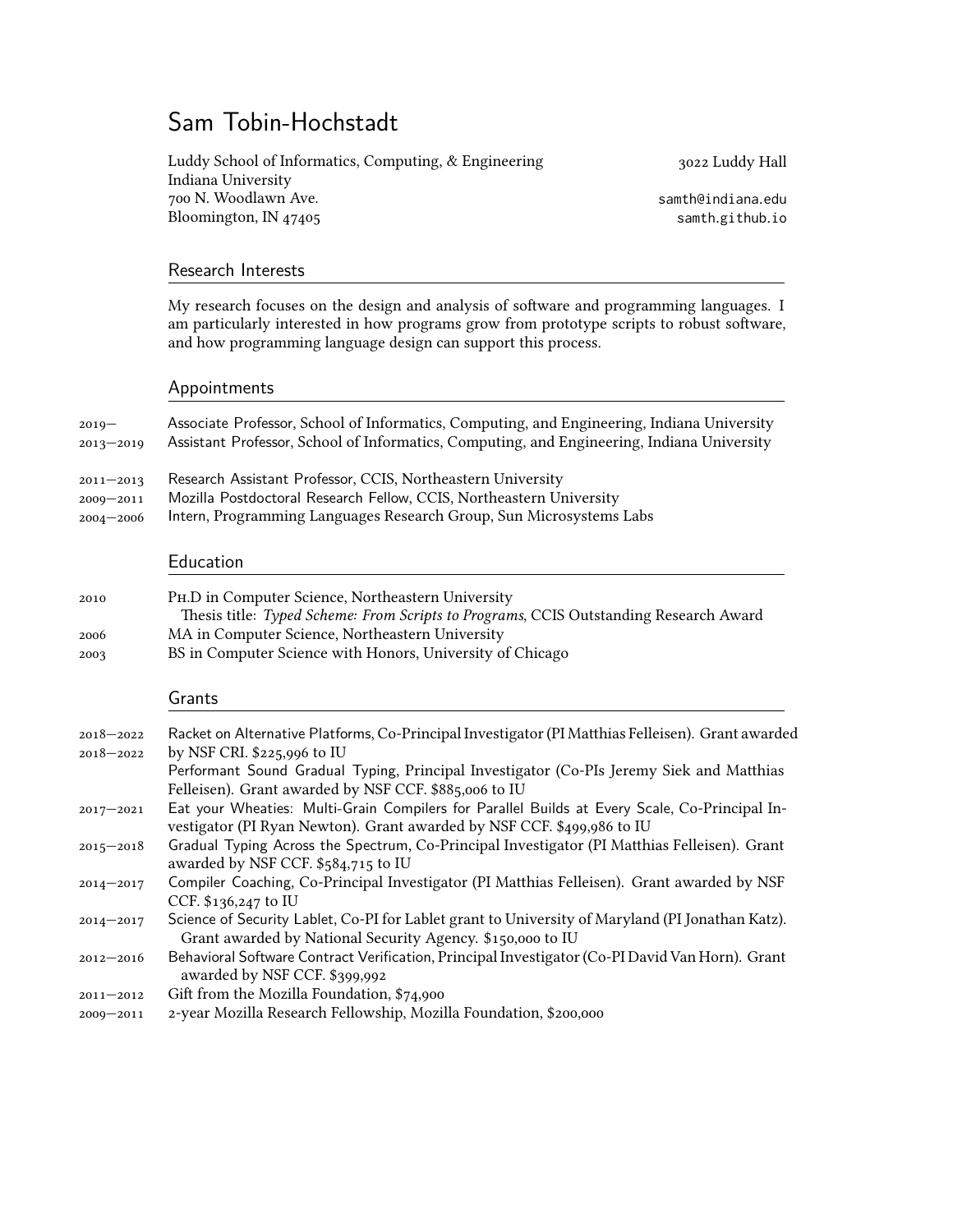| Awards |
|--------|
|--------|

| 2017 | Indiana University Trustees Teaching Award<br>given to a small number of faculty per school each year                                                                                                                                                                                                             |
|------|-------------------------------------------------------------------------------------------------------------------------------------------------------------------------------------------------------------------------------------------------------------------------------------------------------------------|
| 2017 | Distinguished Visiting Fellow, Scottish Informatics & Computer Science Aliiance<br>supported a visit to Scotland, hosted by Dr. Patrick Maier                                                                                                                                                                     |
|      | Publications: Journals & Selective Conferences                                                                                                                                                                                                                                                                    |
| 2022 | Type checking extracted methods, Yuquan Fu, Sam Tobin-Hochstadt, The Art, Science, and<br>Engineering of Programming (to appear).                                                                                                                                                                                 |
|      | Sham: a DSL for fast DSLs, Rajan Walia, Chung-chieh Shan, Sam Tobin-Hochstadt, The Art,<br>Science, and Engineering of Programming.                                                                                                                                                                               |
| 2021 | Corpse reviver: sound and efficient gradual typing via contract verification, Cameron Moy, Phuc<br>C. Nguyen, Sam Tobin-Hochstadt, David Van Horn, Proceedings of the ACM on Programming<br>Languages (POPL). Artifact successfully evaluated                                                                     |
| 2020 | Build Scripts with Perfect Dependencies, Sarah Spall, Neil Mitchell, Sam Tobin-Hochstadt,<br>Proceedings of the ACM on Programming Languages (OOPSLA).                                                                                                                                                            |
| 2019 | Experience Report: Rebuilding Racket on Chez Scheme, Matthew Flatt, Caner Derici, R. Kent<br>Dybvig, Andrew W. Keep, Gustavo E. Massaccesi, Sarah Spall, Sam Tobin-Hochstadt, Jon<br>Zeppieri, Proceedings of the International Conference on Functional Programming (ICFP). Ar-<br>tifact successfully evaluated |
|      | From high-level inference algorithms to efficient code, Rajan Walia, Praveen Narayanan, Jacques<br>Carette, Sam Tobin-Hochstadt, Chung-chieh Shan, Proceedings of the International Confer-<br>ence on Functional Programming (ICFP).                                                                             |
|      | Size-change termination as a contract: dynamically and statically enforcing termination for<br>higher-order programs, Phuc Nguyen, Thomas Gilray, Sam Tobin-Hochstadt, David Van Horn,<br>Proc. Conference on Programming Language Design and Implementation (PLDI). Artifact suc-<br>cessfully evaluated         |
| 2018 | A Programmable Programming Language, Matthias Felleisen, Matthew Flatt, Robert Bruce<br>Findler, Shriram Krishnamurthi, Eli Barzilay, Jay A. McCarthy, Sam Tobin-Hochstadt, Com-<br>munications of the ACM. Cover article                                                                                         |
|      | An extended account of contract monitoring strategies as patterns of communication, Cameron<br>Swords, Amr Sabry, Sam Tobin-Hochstadt, Journal of Functional Programming.                                                                                                                                         |
|      | Soft contract verification for higher-order stateful programs, Phuc Nguyen, Thomas Gilray,<br>Sam Tobin-Hochstadt, David Van Horn, Proc. 45th Symposium on Principles of Programming<br>Languages (POPL). Artifact successfully evaluated                                                                         |
| 2017 | Sound gradual typing: only mostly dead, Spenser Bauman, Carl Friedrich Bolz-Tereick, Jeremy<br>G. Siek, Sam Tobin-Hochstadt, Proc. of the 2017 Conference on Object Oriented Programming<br>Systems, Languages, and Applications (OOPSLA).                                                                        |
|      | Compiling Tree Transforms to Operate on Packed Representations, Michael Vollmer, Sarah<br>Spall, Buddhika Chamith, Laith Sakka, Chaitanya Koparkar, Milind Kulkarni, Sam Tobin-<br>Hochstadt, Ryan Newton, Proc. of the 31st European Conference on Object-Oriented Program-<br>ming (ECOOP).                     |
|      | Migratory Typing, Ten Years Later, Sam Tobin-Hochstadt, Matthias Felleisen, Robert Bruce<br>Findler, Matthew Flatt, Ben Greenman, Andrew M. Kent, Vincent St-Amour, T. Stephen<br>Strickland, Asumu Takikawa, Proc. of the 2nd Symposium on Advances in Programming Lan-<br>guages (SNAPL).                       |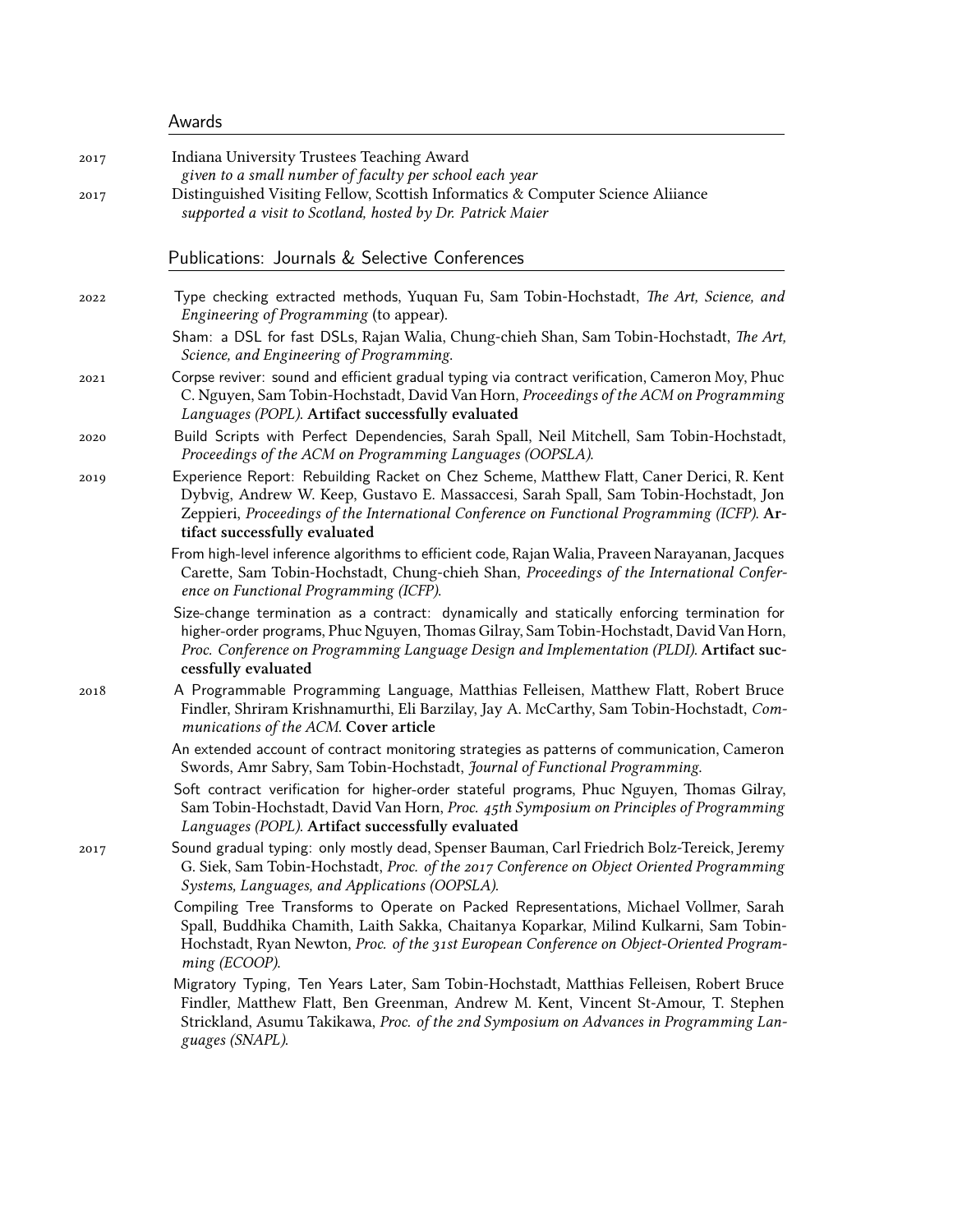- 2017 Higher-order symbolic execution for contract verification and refutation, Phuc Nguyen, Sam Tobin-Hochstadt, David Van Horn, *Journal of Functional Programming*.
- 2016 Occurrence typing modulo theories, Andrew Kent, David Kempe, Sam Tobin-Hochstadt, *Proc. 37th Conference on Programming Language Design and Implementation (PLDI)*. **Artifact successfully evaluated**

A Recursive Union of some Gradual Types, Jeremy Siek, Sam Tobin-Hochstadt, *A list of successes that can change the world: Festschrift in honor of Philip Wadler*.

Parallel Type-checking with Haskell using Saturating LVars and Stream Generators, Ryan Newton, Ömer Sinan Agacan, Peter Fogg, Sam Tobin-Hochstadt, *21st ACM SIGPLAN Symposium on Principles and Practice of Parallel Programming (PPoPP)*.

- 2016 Practical Optional Typing for Clojure, Ambrose Bonnaire-Sargeant, Rowan Davies, Sam Tobin-Hochstadt, *Proc. of the 25th European Symposium on Programming (ESOP)*.
- 2015 Pycket: A Tracing JIT For a Functional Language, Spenser Bauman, Carl Friedrich Bolz, Jeremy Siek, Vasily Krilichev, Tobias Pape, Robert Hirshfeld, Sam Tobin-Hochstadt, *Proc. of the 20th International Conference on Functional Programming (ICFP)*.

Expressing Contract Monitors as Patterns of Communication, Cameron Swords, Sam Tobin-Hochstadt, Amr Sabry, *Proc. of the 20th Intl. Conference on Functional Programming (ICFP)*.

Towards Practical Gradual Typing, Asumu Takikawa, Dan Felty, Earl Dean, Matthew Flatt, Robert Bruce Findler, Sam Tobin-Hochstadt, Matthias Felleisen, *Proc. of the 29th European Conference on Object-Oriented Programming (ECOOP)*. **Distinguished Paper Award**

The Racket Manifesto, Matthias Felleisen, Matthew Flatt, Robert Bruce Findler, Shriram Krishnamurthi, Eli Barzilay, Jay A. McCarthy, Sam Tobin-Hochstadt, *Proc. of the 1st Symposium on Advances in Programming Languages (SNAPL)*.

Monotonic References for efficient gradual typing, Jeremy Siek, Michael M. Vitousek, Matteo Cimini, Sam Tobin-Hochstadt, Ronald Garcia, *Proc. of the 24th European Symposium on Programming (ESOP)*.

2014 Soft Contract Verification, Phuc C. Nguyen, Sam Tobin-Hochstadt, David Van Horn, *Proc. 19th International Conference on Functional Programming (ICFP)*.

> Taming the Parallel Effect Zoo: Extensible Deterministic Parallelism with LVish, Lindsey Kuper, Aaron Todd, Sam Tobin-Hochstadt, Ryan Newton, *Proc. 35th Conference on Programming Language Design and Implementation (PLDI)*. **Artifact successfully evaluated**

> The Network as a Language Construct, Tony Garnock-Jones, Sam Tobin-Hochstadt, Matthias Felleisen, *Proceedings 22nd European Symposium on Programming (ESOP)*.

2013 From Principles to Practice with Class in the First Year, Sam Tobin-Hochstadt, David Van Horn, *Proceedings Second Workshop on Trends in Functional Programming In Education (TF-PIE), EPTCS Vol. 136*.

> Constraining Delimited Control with Contracts, Asumu Takikawa, T. Stephen Strickland, Sam Tobin-Hochstadt, *Proc. of the 22nd European Symposium on Programming (ESOP)*.

2012 Gradual Typing for First-Class Classes, Asumu Takikawa, T. Stephen Strickland, Christos Dimoulas, Sam Tobin-Hochstadt, Matthias Felleisen, *Proc. of the 2012 Conference on Object Oriented Programming Systems, Languages, and Applications (OOPSLA)*. **Best Student Paper**

Higher-Order Symbolic Execution via Contracts, Sam Tobin-Hochstadt, David Van Horn, *Proc. of the 2012 Conference on Object Oriented Programming Systems, Languages, and Applications (OOPSLA)*.

Optimization Coaching, Vincent St-Amour, Sam Tobin-Hochstadt, Matthias Felleisen, *Proc. of the 2012 Conference on Object Oriented Programming Systems, Languages, and Applications (OOPSLA)*.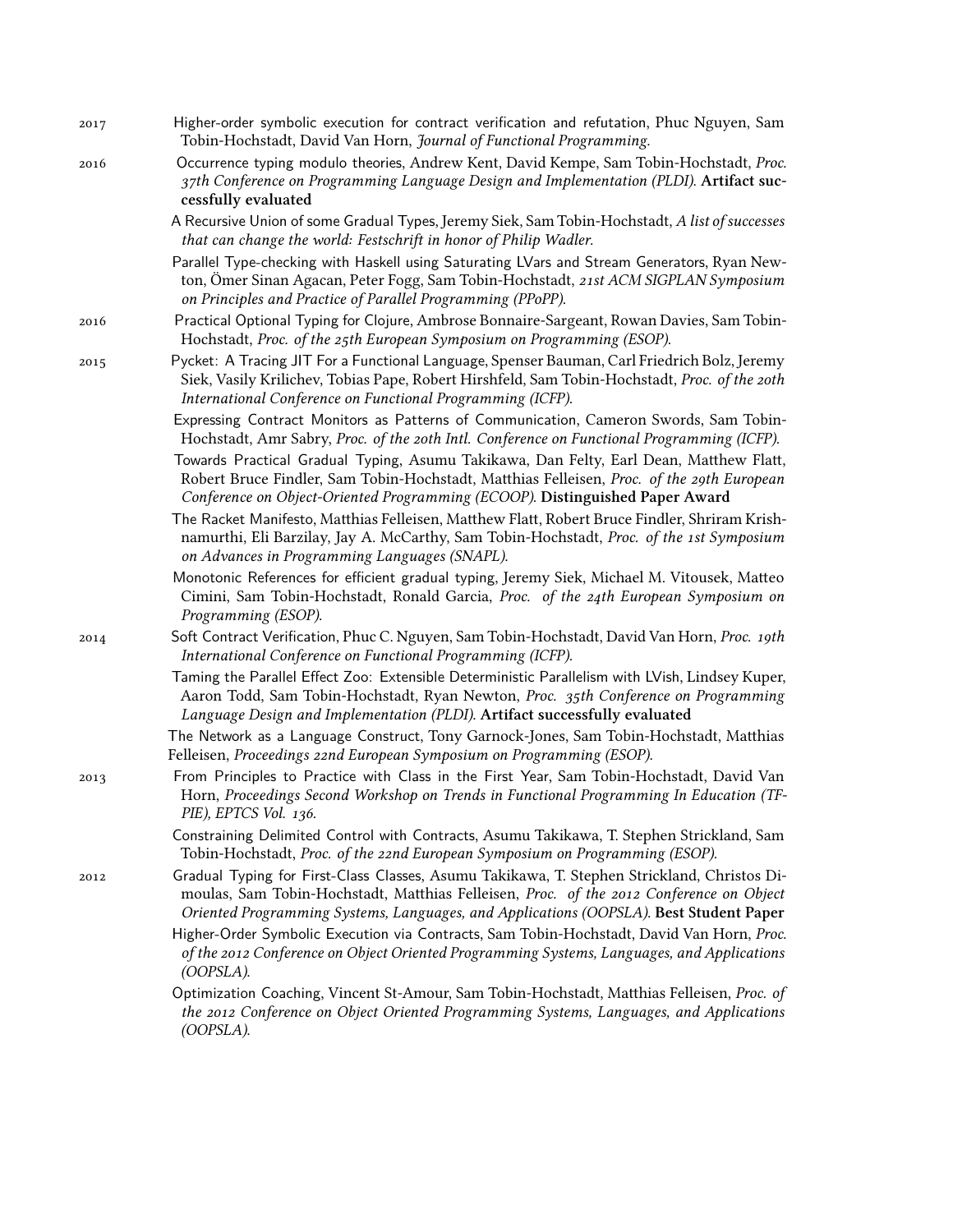| 2012 | Chaperones and Impersonators: Runtime Support for Reasonable Interposition, T. Stephen<br>Strickland, Sam Tobin-Hochstadt, Robert Bruce Findler, Matthew Flatt, Proc. of the 2012<br>Conference on Object Oriented Programming Systems, Languages, and Applications (OOPSLA).                                                  |
|------|--------------------------------------------------------------------------------------------------------------------------------------------------------------------------------------------------------------------------------------------------------------------------------------------------------------------------------|
|      | Complete Monitoring for Behavioral Contracts, Christos Dimoulas, Sam Tobin-Hochstadt, Matthias<br>Felleisen, Proc. 21st European Symposium on Programming (ESOP).                                                                                                                                                              |
|      | Run Your Research: On the Effectiveness of Lightweight Mechanization, Casey Klein, John<br>Clements, Christos Dimoulas, Carl Eastlund, Matthias Felleisen, Matthew Flatt, Jay A. Mc-<br>Carthy, Jon Rafkind, Sam Tobin-Hochstadt, Robert Bruce Findler, Proc. 39th Symposium on<br>Principles of Programming Languages (POPL). |
|      | Typing the Numeric Tower, Vincent St-Amour, Sam Tobin-Hochstadt, Matthew Flatt, and<br>Matthias Felleisen, 2012 Symposium on Practical Aspects of Declarative Languages (PADL).                                                                                                                                                |
|      | The Design and Implementation of Typed Scheme, Sam Tobin-Hochstadt, Matthias Felleisen,<br>Higher Order and Symbolic Computation (HOSC), accepted but did not appear.                                                                                                                                                          |
| 2011 | Languages as Libraries, Sam Tobin-Hochstadt, Vincent St-Amour, Ryan Culpepper, Matthew<br>Flatt, and Matthias Felleisen, Proc. 32nd Conference on Programming Language Design and<br>Implementation (PLDI).                                                                                                                    |
| 2010 | Logical Types for Untyped Languages, Sam Tobin-Hochstadt, Matthias Felleisen, Proc. 15th<br>International Conference on Functional Programming (ICFP).                                                                                                                                                                         |
| 2009 | Practical Variable-Arity Polymorphism, T. Stephen Strickland, Sam Tobin-Hochstadt, Matthias<br>Felleisen, Proc. Eighteenth European Symposium on Programming (ESOP).                                                                                                                                                           |
| 2008 | The Design and Implementation of Typed Scheme, Sam Tobin-Hochstadt, Matthias Felleisen,<br>Proc. 35th Symposium on Principles of Programming Languages (POPL).                                                                                                                                                                 |
| 2006 | Interlanguage Migration: From Scripts to Programs, Sam Tobin-Hochstadt, Matthias Felleisen,<br>Dynamic Languages Symposium at OOPSLA (DLS).                                                                                                                                                                                    |
|      | Publications: Workshops & Technical Reports                                                                                                                                                                                                                                                                                    |
| 2014 | Meta-tracing makes a fast Racket, Carl Friedrich Bolz, Tobias Pape, Jeremy Siek, Sam Tobin-<br>Hochstadt, 8th Workshop on Dynamic Languages and Applications (DYLA).                                                                                                                                                           |
| 2011 | Semantic Solutions to Program Analysis Problems (Abstract), David Van Horn, Sam Tobin-<br>Hochstadt, 2011 Fun Ideas and Thoughts Session at the 32nd Conference on Programming Lan-<br>guage Design and Implementation (FIT).                                                                                                  |
| 2010 | Extensible Pattern Matching for Extensible Languages (Abstract), Sam Tobin-Hochstadt, 2010<br>Symposium on Implementation and Application of Functional Languages (IFL).                                                                                                                                                       |
|      | Where are you going with those types? (Abstract), Vincent St-Amour, Sam Tobin-Hochstadt,<br>Matthew Flatt, Matthias Felleisen, 2010 Symposium on Implementation and Application of<br>Functional Languages (IFL).                                                                                                              |
|      | Purely Functional Data Structures for Typed Racket, Hari Prashanth KR, Sam Tobin-Hochstadt,<br>2010 Workshop on Scheme and Functional Programming.                                                                                                                                                                             |
| 2009 | Cycles without pollution: a gradual typing poem, Sam Tobin-Hochstadt, Robert Bruce Findler,<br>First Workshop on Script to Program Evolution (STOP).                                                                                                                                                                           |
| 2007 | Advanced Macrology and the Implementation of Typed Scheme, Ryan Culpepper, Sam Tobin-<br>Hochstadt, Matthew Flatt, 2007 Workshop on Scheme and Functional Programming.                                                                                                                                                         |
| 2005 | A Core Calculus of Metaclasses, Sam Tobin-Hochstadt, Eric Allen, Twelfth Workshop on Foun-<br>dations of Object-Oriented Languages (FOOL).                                                                                                                                                                                     |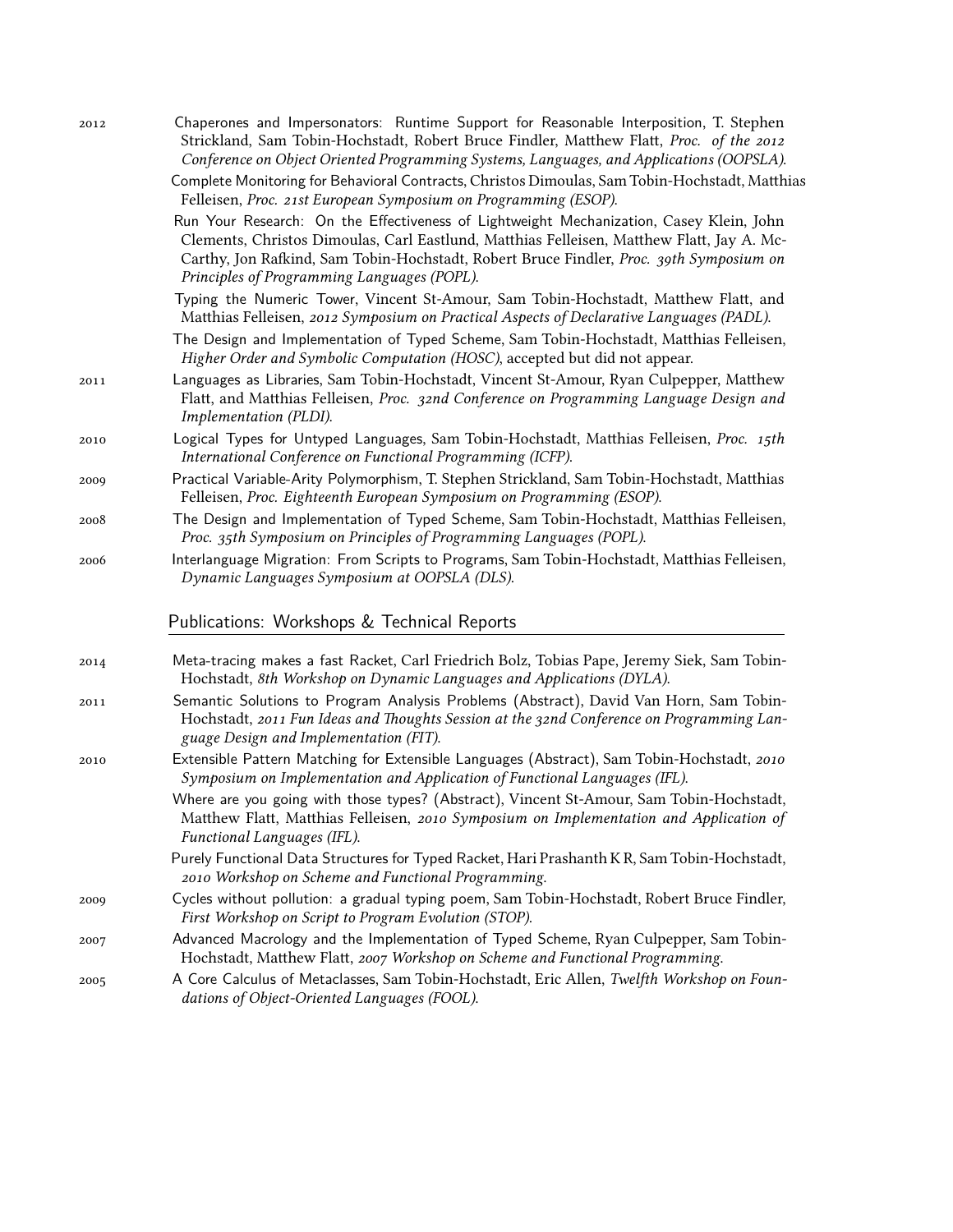2004—2008 Fortress Language Specification, Eric Allen, David Chase, Joe Hallet, Victor Luchangco, Jan-Willem Maessen, Sukyoung Ryu, Guy L. Steele Jr., Sam Tobin-Hochstadt, versions 0.618-1.0, Sun Microsystems Technical Report.

|      | Patents                                                                                                                                                                                                                                                                                                                                                                                                          |
|------|------------------------------------------------------------------------------------------------------------------------------------------------------------------------------------------------------------------------------------------------------------------------------------------------------------------------------------------------------------------------------------------------------------------|
| 2006 | Method and apparatus for expressing and checking relationships between types, Sukyoung Ryu,<br>Eric Allen, Victor Luchangco, Joe Hallet, Sam Tobin-Hochstadt, US Patent 8,225,294.                                                                                                                                                                                                                               |
|      | Selected Talks                                                                                                                                                                                                                                                                                                                                                                                                   |
| 2018 | Evolving with language.<br>Indiana University Computer Science Colloquium                                                                                                                                                                                                                                                                                                                                        |
| 2017 | From Scheme to Typed Racket.<br>Scheme Workshop Keynote<br>Typed Racket & Gradual Typing.<br>Laboratory for the Foundations of Computer Science Colloquium                                                                                                                                                                                                                                                       |
|      | Languages as Libraries.<br>University of St. Andrews Computer Science Colloquium<br>Pycket: A tracing JIT for a Functional Language.<br>University of Glasgow Computer Science Colloquium                                                                                                                                                                                                                        |
| 2016 | Occurrence Typing modulo Theories.<br>Dagstuhl meeting on Verification of Functional Programs<br>Pycket: A tracing JIT for a functional language.<br>École Polytechnique Fédérale de Lausanne, Informatics Colloquium<br>Workshop on Partial Evaluation and Program Manipulation, Invited Talk<br>University of Maryland, Computer Science Colloquium                                                            |
|      | Contracts: Semantics, Verification, Optimization.<br>Indiana University Computer Science Colloquium                                                                                                                                                                                                                                                                                                              |
| 2015 | Pycket: A tracing JIT for Racket.<br>IFIP Working Group 2.16 (Language Design)                                                                                                                                                                                                                                                                                                                                   |
| 2014 | Typing Scheme to Typing Racket.<br>Dagstuhl Meeting on Scripting Languages<br>Typed Racket: a playground for language design.<br>IFIP Working Group 2.16 (Language Design)<br>Typed Racket and Contracts.<br>Shonan Meeting on Behavioral Specification<br>Typed Racket as a Research Agenda.<br><b>EPFL Department of Computer Science</b>                                                                      |
| 2013 | From Principles to Practice with Class in the First Year.<br><b>OOPSLA PC Meeting Workshop</b><br>Evolving Software from Scripts to Programs.<br>ETH Zurich Department of Computer Science<br>Indiana University Department of Computer Science<br>Iowa State University Software Engineering Seminar<br>University of Idaho Department of Computer Science<br>University of Iowa Department of Computer Science |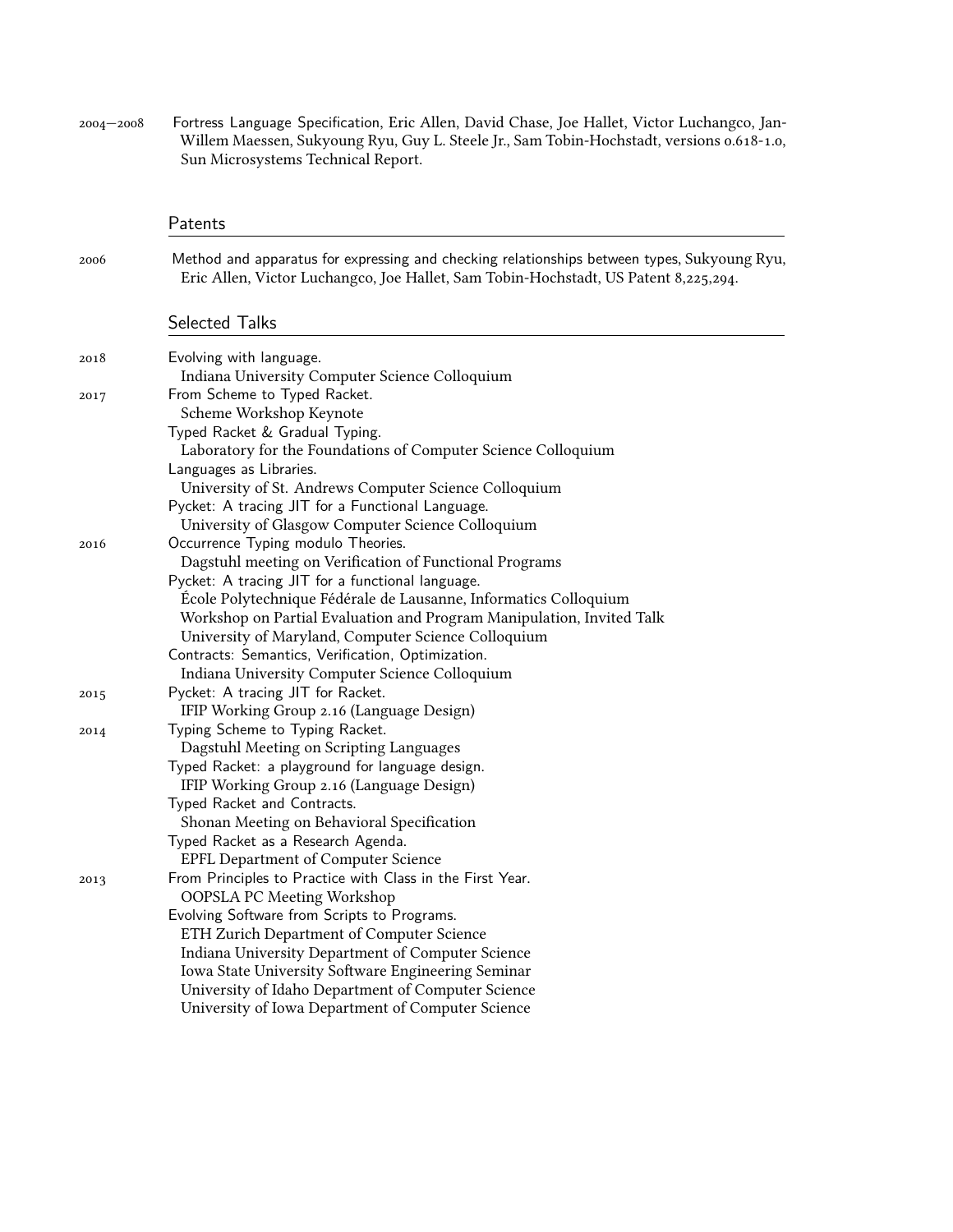| 2012 | Research meets Application: Life on the EcmaScript Committee.                           |
|------|-----------------------------------------------------------------------------------------|
|      | Northeastern University Ph.D Seminar                                                    |
|      | Occurrence Typing. Dagstuhl meeting on Foundation of Scripting Languages                |
|      | Languages as Libraries. Dagstuhl meeting on Foundation of Scripting Languages           |
| 2011 | Domain-Specific Languages for GnoSys. DARPA CRASH PI Meeting                            |
|      | Evolving Software from Scripts to Programs. Oregon State Department of Computer Science |
| 2010 | From Scripts to Programs. Indiana University Department of Computer Science             |
|      | Logical Types for Scheme. New England Programming Languages and Systems Symposium       |
|      | Typed Scheme: From Scripts to Programs. Harvard Programming Languages Seminar           |
| 2009 | Types for Scheme, in Scheme. Boston Lisp Meeting                                        |
|      | Typed Scheme: From Scripts to Programs. Sun Microsystems Laboratories                   |
|      | The Design and Implementation of Typed Scheme. Symposium in Honor of Mitchell Wand      |
| 2008 | To Type or Not to Type. Northeastern University ACM Lecture Series                      |

## Teaching

### **At Indiana**

| 2021 | <b>Introduction to Computer Science</b>          |
|------|--------------------------------------------------|
| 2020 | <b>Introduction to Computer Science</b>          |
| 2019 | Introduction to Computer Science                 |
|      | Specification and Verification                   |
| 2018 | <b>Advanced Functional Programming</b>           |
| 2017 | Introduction to Computer Science                 |
| 2016 | <b>Introduction to Computer Science</b>          |
|      | Foundations of Programming Languages             |
| 2015 | <b>Introduction to Computer Science</b>          |
|      | Topics in Programming Languages: Metaprogramming |
| 2014 | <b>Introduction to Computer Science</b>          |
|      | Object-Oriented Software Management              |
| 2013 | Object-Oriented Software Development             |

### **At Northeastern**

| 2013 | Fundamentals of Computer Science 2 (Honors) |
|------|---------------------------------------------|
| 2012 | Fundamentals of Computer Science 2 (Honors) |
| 2011 | Fundamentals of Computer Science 2 (Honors) |
| 2005 | Fundamentals of Computer Science 2          |

# Advising

### **Current Students**

- 2021— Kartik Sabharwal, MS student
- 2019— Yuquan (Fred) Fu, Ph.D student
- 2016— Sarah Spall, Ph.D student
- 2016— Rajan Walia, Ph.D student
- 2015— Caner Derici, Ph.D student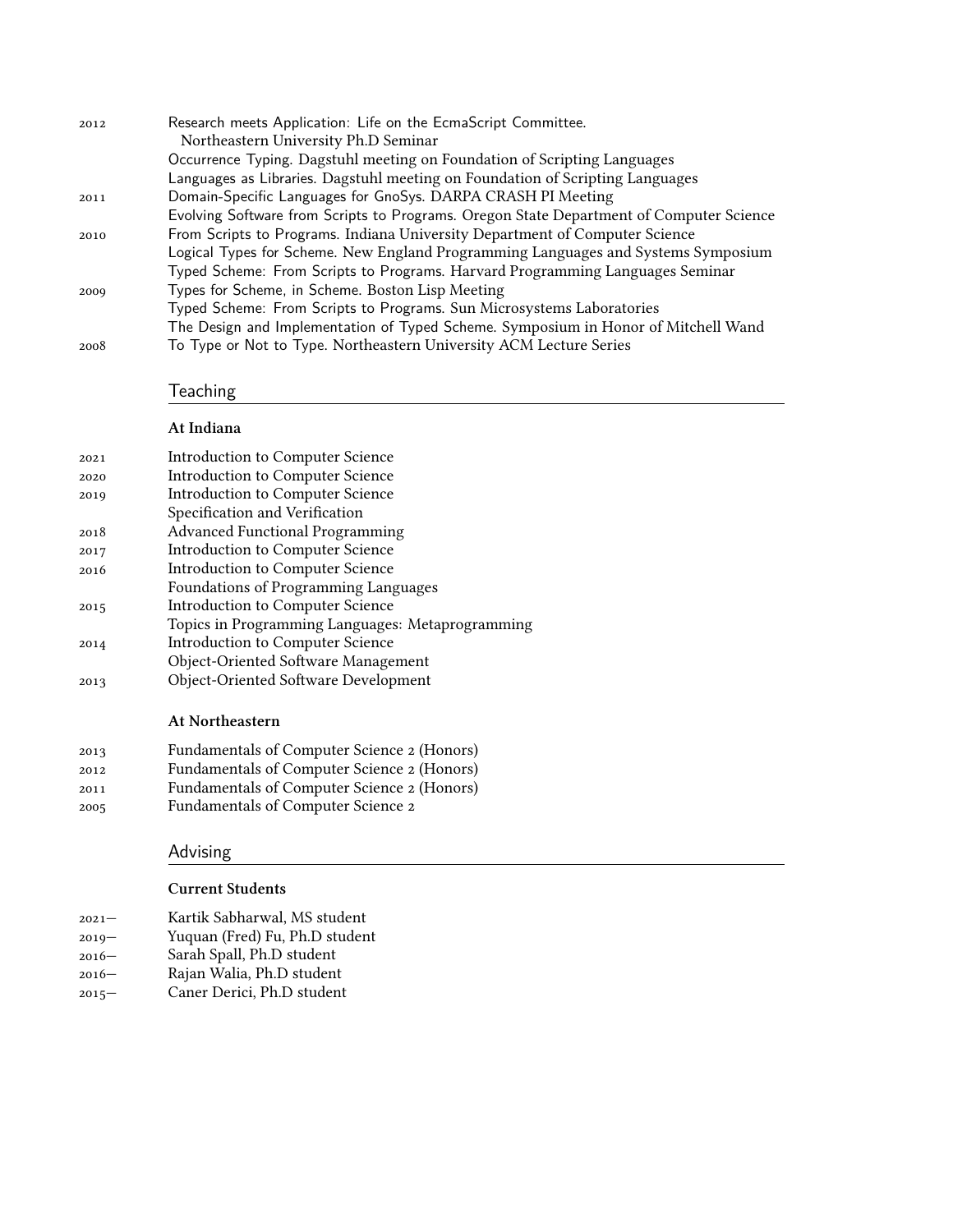### **Former Students & Postdocs**

| $2014 - 2019$ | Andrew Kent, Ph.D student, now Research Engineer at Galois                                                                           |
|---------------|--------------------------------------------------------------------------------------------------------------------------------------|
| $2014 - 2019$ | Ambrose Bonnaire-Sergeant, Ph.D student, now independent software developer                                                          |
| $2018 - 2019$ | Paulette Koronkevich, Undergraduate researcher, now Ph.D student at UBC                                                              |
| $2015 - 2017$ | David Christiansen, Postdoc, now Research Engineer at Galois                                                                         |
| $2014 - 2017$ | Spenser Bauman, Ph.D student (Left with M.S. Degree), now at MathWorks                                                               |
| $2015 - 2016$ | David Kempe, MS student                                                                                                              |
| $2015 - 2016$ | Earl Dean, Undergraduate researcher, now at Institute for Telecommunication Sciences                                                 |
| $2010 - 2016$ | Vincent St-Amour, Ph.D student, Northeastern University (Co-advisor), now Research Assis-<br>tant Professor, Northwestern University |
| $2012 - 2013$ | Phil Nguyen, MS student, Northeastern University, now Ph.D student, University of Maryland                                           |
| $2009 - 2011$ | Hari Prashanth K R, MS Thesis, Northeastern University, now at Practo                                                                |
| 2007          | Ivan Gazeau, Ph.D student from École normale supérieure (Paris), now Postdoc at INRIA                                                |
|               | <b>Dissertation Committees</b>                                                                                                       |
| 2020          | Michael Vollmer, Indiana University (Chair: Ryan Newton)                                                                             |
|               | Buddhika Chamith, Indiana University (Chair: Ryan Newton)                                                                            |
| 2019          | Michael Vitousek, Indiana University (Chair: Jeremy Siek)                                                                            |
|               | Jason Hemann, Indiana University (Chair: Daniel Friedman)                                                                            |
|               | Phil Nguyen, University of Maryland (Chair: David Van Horn)                                                                          |
|               | Tommaso Petrucciani, University of Genoa (Chair: Giuseppe Castagna)                                                                  |
| 2018          | Cameron Swords, Indiana University (Chair: Amr Sabry)                                                                                |
| 2017          | Roman Matthias Kiel, Universität Freiburg (Chair: Peter Thiemann)                                                                    |
|               | Tony Garnock-Jones, Northeastern University (Chair: Matthias Felleisen)                                                              |
|               |                                                                                                                                      |

2016 Eugene Burmako, Ecole Polytechnique Federale Lausanne (Chair: Martin Odersky) Asumu Takikawa, Northeastern University (Chair: Matthias Felleisen)

### Professional Activities

| 2021          | European Conference on Object-Oriented Programming, Program Committee                              |
|---------------|----------------------------------------------------------------------------------------------------|
| $2018 - 2021$ | International Conference on Functional Programming, Publicity Chair & Steering Committee<br>Member |
| 2020          | Asian Symposium on Programming Languages and Systems, Program Committee                            |
|               | Workshop on Generic Programming, Program Committee                                                 |
|               | European Symposium on Programming, Program Committee                                               |
| 2019          | Symposium on Principles of Programming Languages, Program Committee                                |
| 2018          | SPLASH: OOPSLA, Program Committee                                                                  |
|               | Workshop on Domain-Specific Language Design and Implementation, Co-Chair                           |
|               | Workshop on Virtual Machines and Language Implementations, Program Committee                       |
| $2017 - 2018$ | SPLASH: OOPSLA, Artifact Evaluation Committee Co-Chair                                             |
| $2017 - 2018$ | <programming>, Program Committee</programming>                                                     |
| 2017          | Symposium on Principles of Programming Languages, External Review Committee                        |
|               | International Conference on Functional Programming, Program Committee                              |
|               | SPLASH: Onward! Research Papers, Program Committee                                                 |
| 2016          | International Conference on Functional Programming, External Review Committee                      |
|               | ICLOOOPS, Program Committee                                                                        |
|               | Symposium on Functional and Logic Programming, Program Committee                                   |
|               | Dynamic Languages Symposium, Program Committee                                                     |
| $2015 -$      | IFIP Working Group 2.16 (Language Design), Member                                                  |
| 2015          |                                                                                                    |